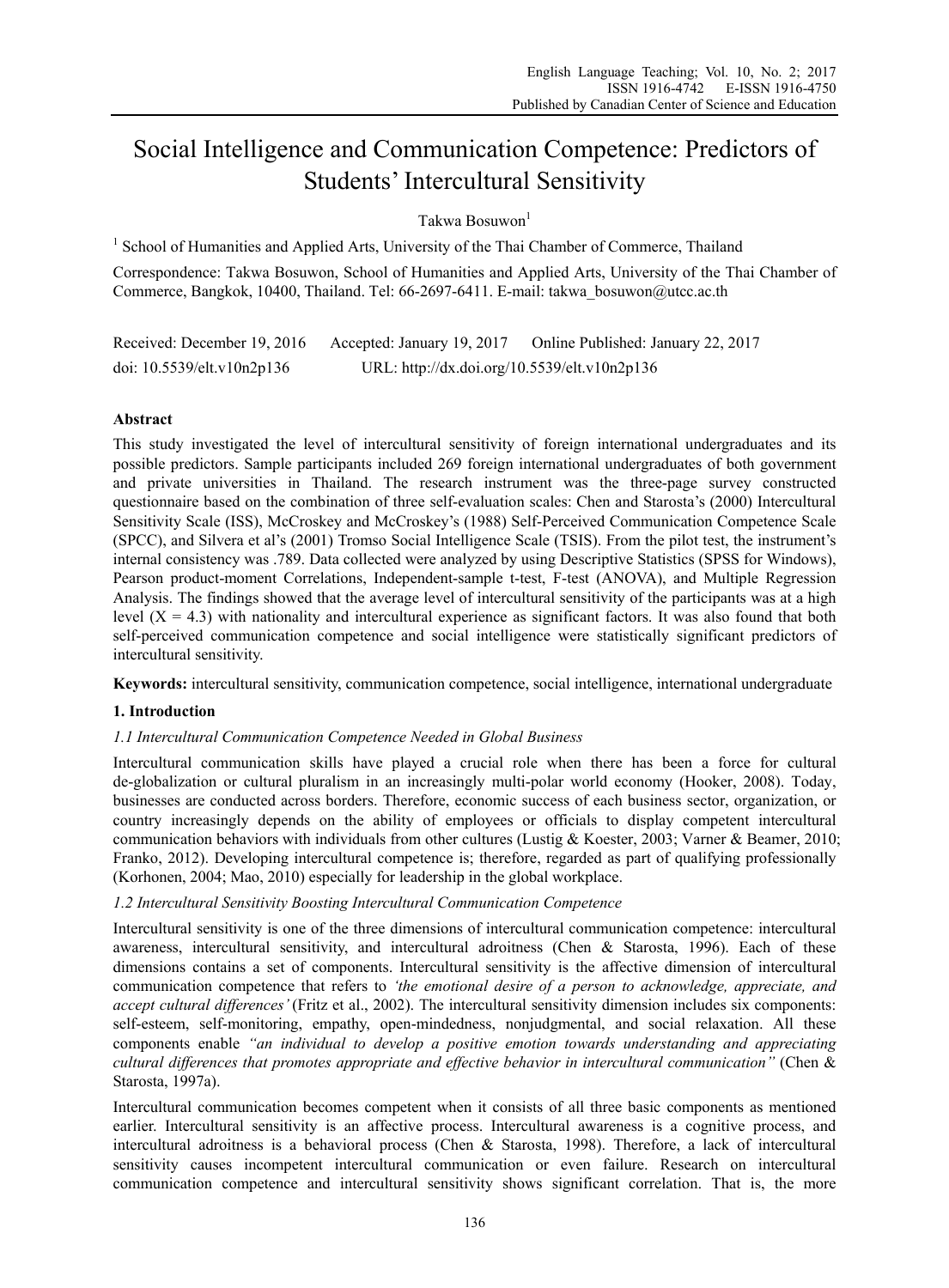intercultural sensitivity an individual possesses, the more interculturally competent he/she can be (Klak & Martin, 2003; Goby, 2007; Straffon, 2003; Olson & Kroeger, 2001).

Intercultural sensitivity is, therefore, considered a crucial factor that has received considerable attention in the past decades (Chen & Starosta, 1997b; Rahim, 1983; Triandis, 2006). It was found that high intercultural sensitivity was associated with high intercultural competence (Mendenhall & Oddou, 1985; Black & Mendenhall, 1990; Chen & Starosta, 2000; Klak & Martin, 2003). Moreover, intercultural sensitivity can be shaped by many factors (Dong et al., 2008).

#### *1.3 Research Objectives*

This study aimed to investigate the intercultural sensitivity of foreign international undergraduates and to what extent self-perceived communication competence and social intelligence can significantly predict intercultural sensitivity.

#### **2. Method**

#### *2.1 Sample*

Based on convenience sampling, the participants of the study were 269 foreign international undergraduates of both government and private universities in Thailand. These students from 39 countries had different demographic factors.

#### *2.2 Instrument*

An English-version survey questionnaire was constructed based on the combination of three scales to test levels of intercultural sensitivity among foreign international undergraduates, self-perceived communication competence, and their social intelligence. This 69-item questionnaire consisted of 4 sections including a checklist asking about the respondents' demographic information and the three scales, including:

2.2.1 Chen and Starosta's (2000) Intercultural Sensitivity Scale or ISS

The ISS covers 24 statements (120 points) on self-reported intercultural sensitivity. It was designed based on five labeled factors: (1) interaction engagement (e.g. "I enjoy interacting with people from different cultures"), (2) respect for cultural differences (e.g. "I think people from other cultures are narrow-minded"), (3) interaction confidence (e.g. "I am pretty sure of myself in interacting with people from different cultures"), (4) interaction enjoyment (e.g. "I get upset easily when interacting with people from different cultures") , and (5) interaction attentiveness (e.g. I am very observant when interacting with people from different cultures").

This scale has proven to have high reliability and validity, and has been used in a number of studies (Fritz et al., 2002; Peng et al., 2005; Yu & Chen, 2008; Park, 2013).

2.2.2 McCroskey and McCroskey's (1988) Self-Perceived Communication Competence Scale or SPCC

The SPCC was developed by McCroskey & McCroskey (1988). The scale assesses how competent people feel they are in various communication contexts and with various types of receivers, although it is not a measure of actual communication competence. The SPCC scale has generated good alpha reliability estimates (above .85) and has a strong face validity as well as substantial predictive validity in terms of self-perceptions. The SPCC scale is composed of 12 items reflecting four communication contexts--public speaking, talking in a large meeting, talking in a small group, and talking in a dyad--and three common types of receivers--strangers, acquaintances, and friends.

2.2.3. Silvera, Martinussen, and Dahl's (2001) Tromso Social Intelligence Scale (TSIS)

The TSIS consists of 21 items with 3 subscales including SP: social information processing (e.g. I can easily understand social situations.), SS: social skills (e.g. I am successful in establishing new relationships.), and SA: social awareness (e.g. I am often surprised how other people react to my actions.) This seven-point scale questionnaire's internal validities of SP, SS, and SA were 0.79, 0.85, and 0.72 respectively (Silvera et al, 2001). This is considered an approach to detect social intelligence as a performance characteristic.

The questionnaire was pilot tested with international students who were as demographically similar to the sample as possible. The results of the pilot showed that the overall internal consistency of the instrument was .789 (Intercultural Sensitivity Scale = .667, Self-perceived Communication Competence Scale= .921, and Social Intelligence Scale =  $.623$ ).

#### *2.3 Data Collection*

Once the consent was granted, 400 copies of the questionnaire were made and then distributed by hand to the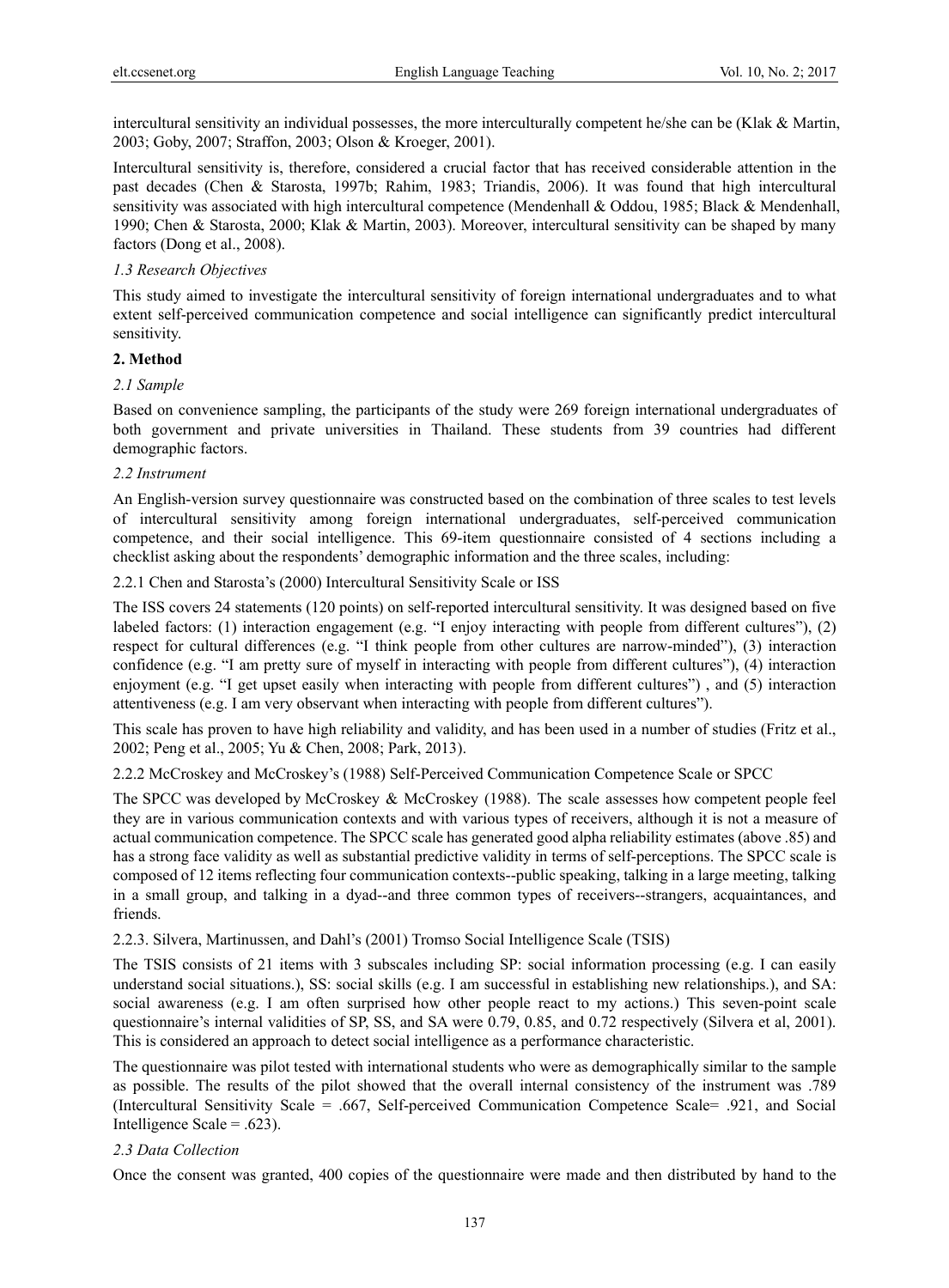international undergraduates studying in universities in Bangkok. The participants were told that the survey was voluntary and their information would be completely confidential and anonymous. The questionnaire took approximately 15 minutes for individual participants to complete. Three hundred and four questionnaires were returned. After removing all of the questionnaires with missing responses, there were two hundred and sixty-nine questionnaires available for statistical analysis.

# **3. Results**

# *3.1 Level of Intercultural Sensitivity and its Five Elements*

The average level of intercultural sensitivity of the participants was at a high level  $(X = 4.3 \text{ or } 92.29 \text{ out of } 120$ points). All of the five elements had a positive correlation with the total intercultural sensitivity scores. Interaction engagement and respect for cultural difference had a very high positive correlation: .809, .804. Interaction enjoyment had a high positive correlation: .741 and interaction confidence and attentiveness had a moderate positive correlation: .667, .557.

| Elements of Intercultural Sensitivity | <b>Total Score</b> | Mean score | S.D   | $\frac{0}{0}$ |
|---------------------------------------|--------------------|------------|-------|---------------|
| 1. Interaction engagement             | 35                 | 26.80      | 3.82  | 76.57         |
| 2. Respect for cultural difference    | 30                 | 24.51      | 4.24  | 81.70         |
| 3. Interaction confidence             | 25                 | 18.30      | 3.07  | 73.20         |
| 4. Interaction enjoyment              | 15                 | 11.63      | 2.57  | 77.53         |
| 5. Interaction attentiveness          | 15                 | 11.05      | 1.98  | 73.67         |
| Total intercultural sensitivity score | 120                | 92.29      | 11.56 | 76.91         |

#### Table 1. Levels of Intercultural Sensitivity

# *3.2 Level of Intercultural Sensitivity and Demographic Factors*

While gender and school of study did not have any significant effect on the level of intercultural sensitivity, nationality and intercultural experience did more or less have a role to play.

#### 3.2.1 Nationality

It was found that American participants' scores were significantly higher than the Chinese scores. According to Table 2, the total intercultural sensitivity scores as well as scores from each intercultural sensitivity factor between the Chinese and the American are significantly different from each other. This means, on average, the American's scores (both total intercultural sensitivity score and each factor score) are higher than the Chinese's. Based on the arbitrary classification (1-24 = very low,  $25-48 = \text{low}$ ,  $49-72 = \text{moderate}$ ,  $73-96 = \text{high}$ ,  $97-120 =$ very high) of intercultural sensitivity levels, it was clearly shown that the American participants had a very high level (98.02, 81.68%) while the Chinese participants had a high level (82.40, 68.67%) of intercultural sensitivity.

|                | Table 2. Comparisons between Intercultural Sensitivity Scores of Chinese and American Foreign International |  |  |  |  |  |
|----------------|-------------------------------------------------------------------------------------------------------------|--|--|--|--|--|
| Undergraduates |                                                                                                             |  |  |  |  |  |

| Intercultural Sensitivity             | Total<br>score | Chinese<br>$(N = 40)$ |               | American<br>$(N = 50)$ |               |  |
|---------------------------------------|----------------|-----------------------|---------------|------------------------|---------------|--|
|                                       |                | score                 | $\frac{0}{0}$ | score                  | $\frac{0}{0}$ |  |
| 1. Interaction engagement             | 35             | 24.27                 | 69.34         | 28.96                  | 82.74         |  |
| 2. Respect for cultural differences   | 30             | 20.92                 | 69.73         | 26.38                  | 87.93         |  |
| 3. Interaction confidence             | 25             | 17.02                 | 68.08         | 18.44                  | 73.76         |  |
| 4. Interaction enjoyment              | 15             | 9.57                  | 63.80         | 12.44                  | 82.93         |  |
| 5. Interaction attentiveness          | 15             | 10.60                 | 70.67         | 11.80                  | 78.67         |  |
| Total intercultural sensitivity score | 120            | 82.40                 | 68.67         | 98.02                  | 81.68         |  |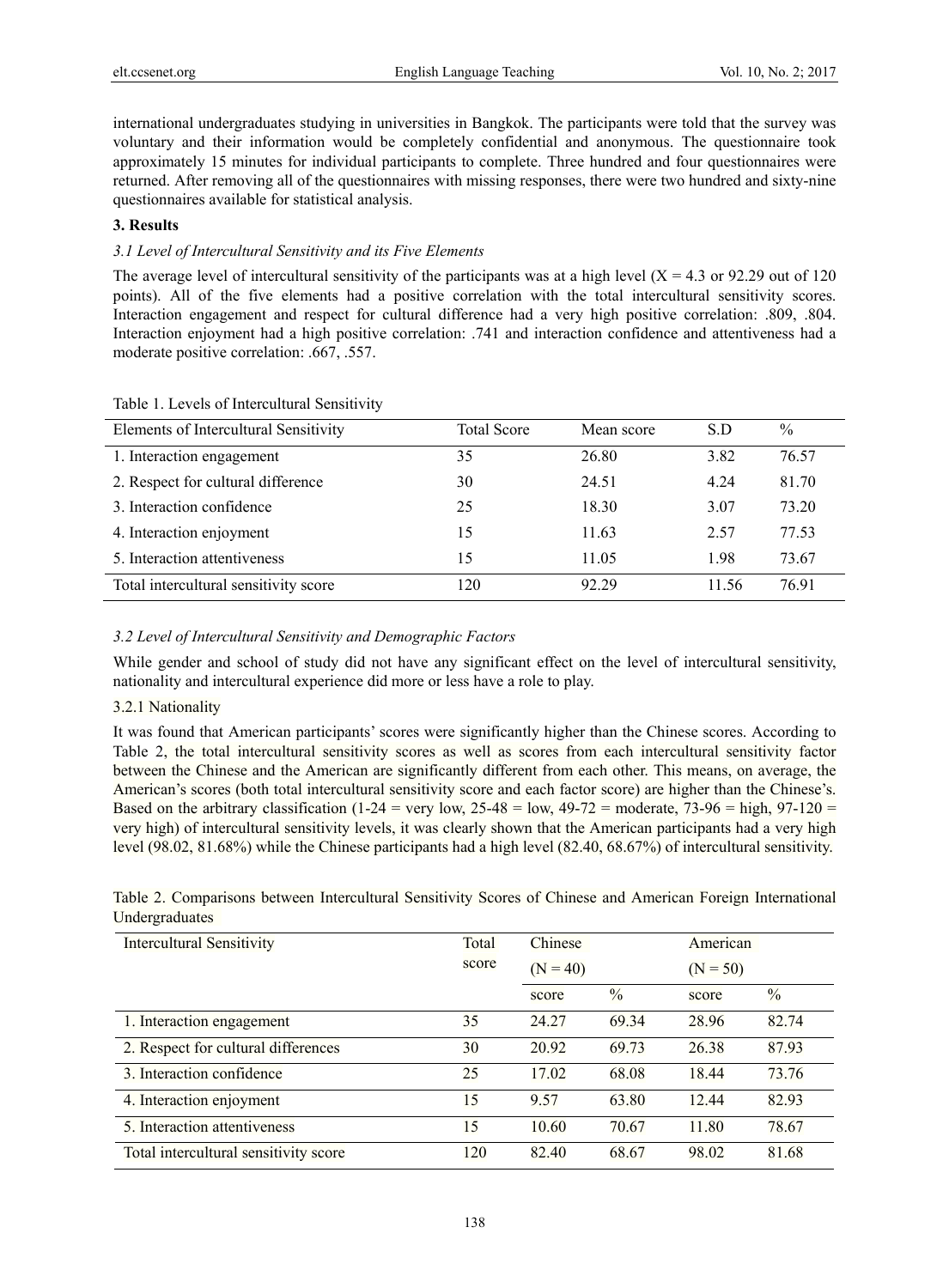3.2.2 Intercultural Experience (Length of Stay in Other Cultures)

It was found that the intercultural sensitivity scores of those who had less than 1 year or more than 4 years of intercultural experience were significantly higher than the scores of those who had 3-4 years of experience. Table 3 shows the differences among the average intercultural sensitivity score (ISS) of 4 types of exposure to other cultures of international undergraduates: less than 1 year, 1-2 years, 3-4 years, and 5 years onwards.

| Source of variance                                                                                                                          | SS.       | df             | MS.     | ${\bf F}$ |
|---------------------------------------------------------------------------------------------------------------------------------------------|-----------|----------------|---------|-----------|
| Interaction engagement                                                                                                                      |           |                |         |           |
| Between groups                                                                                                                              | 259.247   | 3              | 86.416  | $6.259*$  |
| Within groups                                                                                                                               | 3658.507  | 265            | 13.806  |           |
| Total                                                                                                                                       | 3917.755  | 268            |         |           |
| Respect for cultural difference                                                                                                             |           |                |         |           |
| Between groups                                                                                                                              | 368.570   | 3              | 122.857 | $7.305*$  |
| Within groups                                                                                                                               | 4456.635  | 265            | 16.817  |           |
| Total                                                                                                                                       | 4825.204  | 268            |         |           |
| Interaction confidence                                                                                                                      |           |                |         |           |
| Between groups                                                                                                                              | 68.714    | 3              | 22.905  | 2.474     |
| Within groups                                                                                                                               | 2453.494  | 265            | 9.258   |           |
| Total                                                                                                                                       | 2522.208  | 268            |         |           |
| Interaction enjoyment                                                                                                                       |           |                |         |           |
| Between groups                                                                                                                              | 47.461    | $\mathfrak{Z}$ | 15.820  | 2.425     |
| Within groups                                                                                                                               | 1729.104  | 265            | 6.525   |           |
| Total                                                                                                                                       | 1776.565  | 268            |         |           |
| Interaction attentiveness                                                                                                                   |           |                |         |           |
| Between groups                                                                                                                              | 26.026    | 3              | 8.675   | 2.240     |
| Within groups                                                                                                                               | 1026.346  | 265            | 3.873   |           |
| Total                                                                                                                                       | 1052.372  | 268            |         |           |
| Intercultural sensitivity                                                                                                                   |           |                |         |           |
| Between groups                                                                                                                              | 2261.761  | 3              | 753.920 | 5.950*    |
| Within groups                                                                                                                               | 33579.198 | 265            | 126.714 |           |
| Total                                                                                                                                       | 35840.959 | 268            |         |           |
| $\frac{1}{2}$ $\frac{1}{2}$ $\frac{1}{2}$ $\frac{1}{2}$ $\frac{1}{2}$ $\frac{1}{2}$ $\frac{1}{2}$ $\frac{1}{2}$ $\frac{1}{2}$ $\frac{1}{2}$ |           |                |         |           |

Table 3. The Differences among the Intercultural Sensitivity Scores based on Intercultural Experience

 $*$  p<0.05.

Table 3 reveals that, on average, the total scores of the intercultural sensitivity as well as sub scores of the first two elements (interaction engagement and respect for cultural difference) of the 4 group types having different intercultural experience are significantly different ( $\alpha$  = 0.05). This means that, on average, their scores are not the same, so post hoc tests were performed to test the differences of their intercultural sensitivity scores.

Table 4. Results of the Post Hoc (Scheffe) Test on the total intercultural sensitivity

| Experience              | abroad N | Subset for alpha = $0.05$ |  |  |  |
|-------------------------|----------|---------------------------|--|--|--|
| (Length of stay abroad) |          |                           |  |  |  |
| $3-4$ years             |          | 87.4865                   |  |  |  |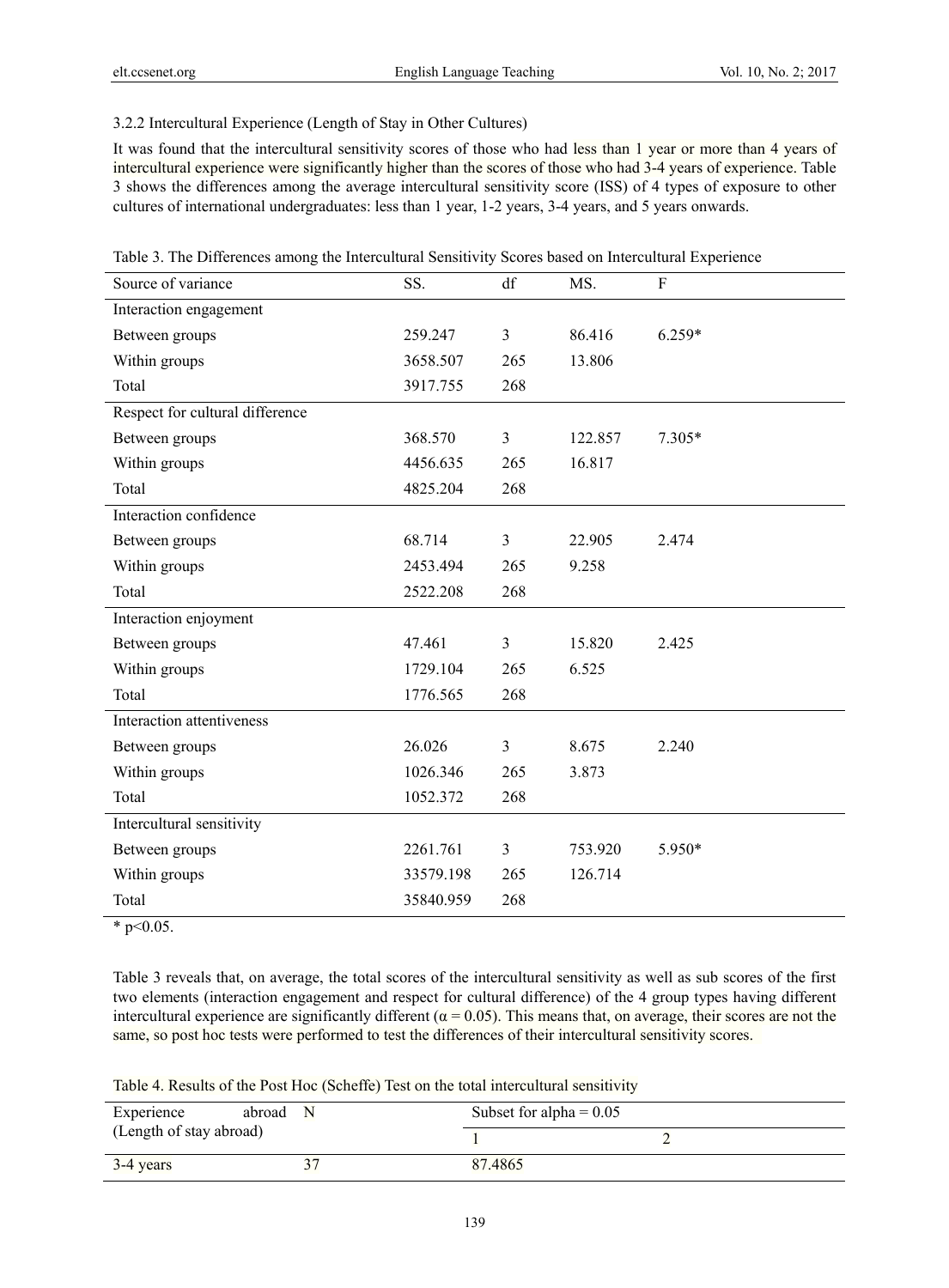| .ccsenet.org |  |
|--------------|--|

| $1-2$ years      | 89 | 90.1124 | 90.1124 |  |
|------------------|----|---------|---------|--|
| Less than 1 year | 96 |         | 94.5833 |  |
| 5 years or more  | 47 |         | 95.4894 |  |
| Sig.             |    | .670    | .091    |  |

Table 4 shows that the intercultural sensitivity mean score of participants with 3-4 years of exposure to other cultures was not significantly different from those with 1-2 years, but significantly different from those with less than 1 year and more than 4 years.

## *3.3 Possible Predictive Factors of Intercultural Sensitivity*

The study has proved that the level of intercultural sensitivity of international undergraduates can be predicted by both self-perceived communication competence (R square: .296) and social intelligence (R square: .428). In other words, communication competence had 29.6% predictive ability on intercultural sensitivity while social intelligence had 42.8% predictive ability on intercultural sensitivity.

## 3.3.1 Self-perceived Communication Competence

Table 5 below shows that F-value (.000) was statistically significant (typically  $p<0.05$ ). This signifies that the predictor (communication competence) accurately predicted the outcome variable or the scores of intercultural sensitivity and that there was a significant relationship between the predictor and the dependent variable. The coefficient force was .754. So, for every point increase in communication competence score, a 0.75 point increase in intercultural sensitivity score was predicted, keeping all other variables constant. The R square was .296. This means that communication competence had 29.6% predictive ability on intercultural sensitivity.

|         | Table 5. Self-perceived Communication Competence as a Possible Intercultural Sensitivity Predictor Model |  |  |  |  |
|---------|----------------------------------------------------------------------------------------------------------|--|--|--|--|
| Summary |                                                                                                          |  |  |  |  |

| Model                     | R              | R Square                                         | Adjusted R Square |           |             | Std. Error pf the Estimate |                   |
|---------------------------|----------------|--------------------------------------------------|-------------------|-----------|-------------|----------------------------|-------------------|
|                           | $.544^{\circ}$ | .296                                             | .293              |           | 9.72408     |                            |                   |
|                           |                |                                                  |                   |           |             |                            |                   |
| <b>Changes Statistics</b> |                |                                                  |                   |           |             |                            |                   |
| R Square Change           |                |                                                  | F Change          | df1       | df2         |                            | Sig. F Change     |
| .296                      |                |                                                  | 112.038           |           | 267         | .000                       |                   |
| a.                        |                | Predictors: (Constant), Communication Competence |                   |           |             |                            |                   |
| ANOVA <sup>b</sup>        |                |                                                  |                   |           |             |                            |                   |
| Model                     |                | Sum of Squares                                   | df                |           | Mean Square | F                          | Sig.              |
| 1 Regression              |                | 10594.057                                        |                   | 10594.057 |             | 112.038                    | .000 <sup>a</sup> |
| Residual                  |                | 25246.902                                        | 267               | 94.558    |             |                            |                   |
| Total                     |                | 35840.959                                        | 268               |           |             |                            |                   |

a. Predictors: (Constant), Communication Competence

b. Dependent Variable: Intercultural sensitivity

# **Coefficients**<sup>a</sup>

| Model                           | <b>Unstandardized Coefficients</b> |            | Standardized<br>Coefficients |        | Sig. |
|---------------------------------|------------------------------------|------------|------------------------------|--------|------|
|                                 | В                                  | Std. Error | <b>B</b> eta                 |        |      |
| 1 (Constant)                    | 58.271                             | 3.268      | .544                         | 17.831 | .000 |
| <b>Communication Competence</b> | .754                               | .071       |                              | 10.585 | .000 |

a. Dependent Variable: Intercultural Sensitivity.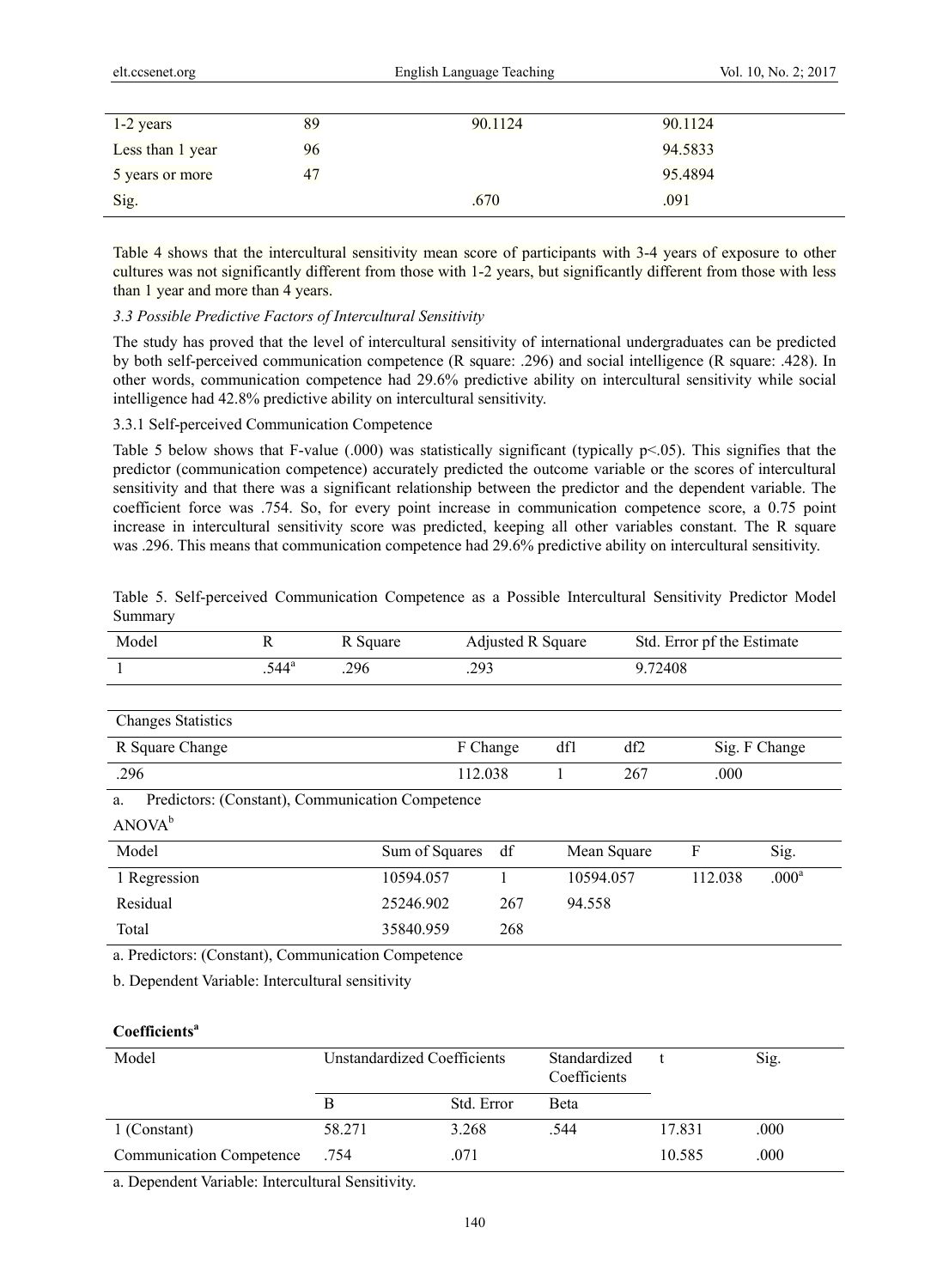# 3.3.2 Social intelligence

Table 6 shows that F-value (.000) was statistically significant (typically  $p<0.05$ ). This signifies that the predictor (self-perceived communication competence) accurately predicted the outcome variable or the scores of intercultural sensitivity and that there was a significant relationship between the predictor and the dependent variable. The coefficient force was .804. So, for every point increase in social intelligence score, a 0.80 point increase in intercultural sensitivity score was predicted, keeping all other variables constant. The R square was .428. This means that social intelligence had 42.8% predictive ability on intercultural sensitivity.

Table 6. Social Intelligence as a possible intercultural sensitivity predictor

## Model Summary

| Model                     |                | R Square | Adjusted R Square | Std. Error pf the Estimate |
|---------------------------|----------------|----------|-------------------|----------------------------|
|                           | $.654^{\circ}$ | .428     | .426              | 8.76231                    |
|                           |                |          |                   |                            |
|                           |                |          |                   |                            |
| <b>Changes Statistics</b> |                |          |                   |                            |
|                           |                |          |                   |                            |

| R Square Change | Change  | df1 | df2 | Sig. F Change |
|-----------------|---------|-----|-----|---------------|
| .428            | 199.812 |     | 267 | .000          |

a. Predictors: (Constant), Social Intelligence.

## ANOVA<sup>b</sup>

| Model        | Sum of Squares | df  | Mean Square | F         | Sig.              |
|--------------|----------------|-----|-------------|-----------|-------------------|
| 1 Regression | 15341.203      |     | 10594.057   | 15341.203 | .000 <sup>a</sup> |
| Residual     | 20499.756      | 267 | 94.558      |           |                   |
| Total        | 35840.959      | 268 |             |           |                   |

a. Predictors: (Constant), Social Intelligence.

b. Dependent Variable: Intercultural sensitivity.

#### Coefficients<sup>a</sup>

| Model                       | Unstandardized Coefficients |            | Standardized<br>Coefficients |        | Sig. |
|-----------------------------|-----------------------------|------------|------------------------------|--------|------|
|                             |                             | Std. Error | Beta                         |        |      |
| 1 (Constant)                | 34.243                      | 4.141      | .654                         | 8.269  | .000 |
| Communication<br>Competence | .804                        | .057       |                              | 14.135 | .000 |

a. Dependent Variable: Intercultural Sensitivity.

#### **4. Discussion**

#### *4.1 Level of Intercultural Sensitivity*

The findings show that on average the level of intercultural sensitivity of the international undergraduates participating the study was high  $(X = 92.29)$  out of the 120 total score or 76.91%). This is probably because first, all of the participants were foreign students. Research has proven that personal experiences in a host country help develop intercultural sensitivity. Foreign students were reported with significantly higher levels of intercultural sensitivity than domestic students (McMurray, 2007; Lyttle et al., 2011; Chocce et al., 2015). Moreover, it was found that age was an influential factor affecting one's intercultural sensitivity (Del Villar, 2010). The participants of the present study were undergraduates whose ages ranged from 18-25. When people get older, they generally become more mature because "maturity comes with life experiences that generally lead to better understanding and tolerance for differences" (Del Villar, 2010). Third, since the participants were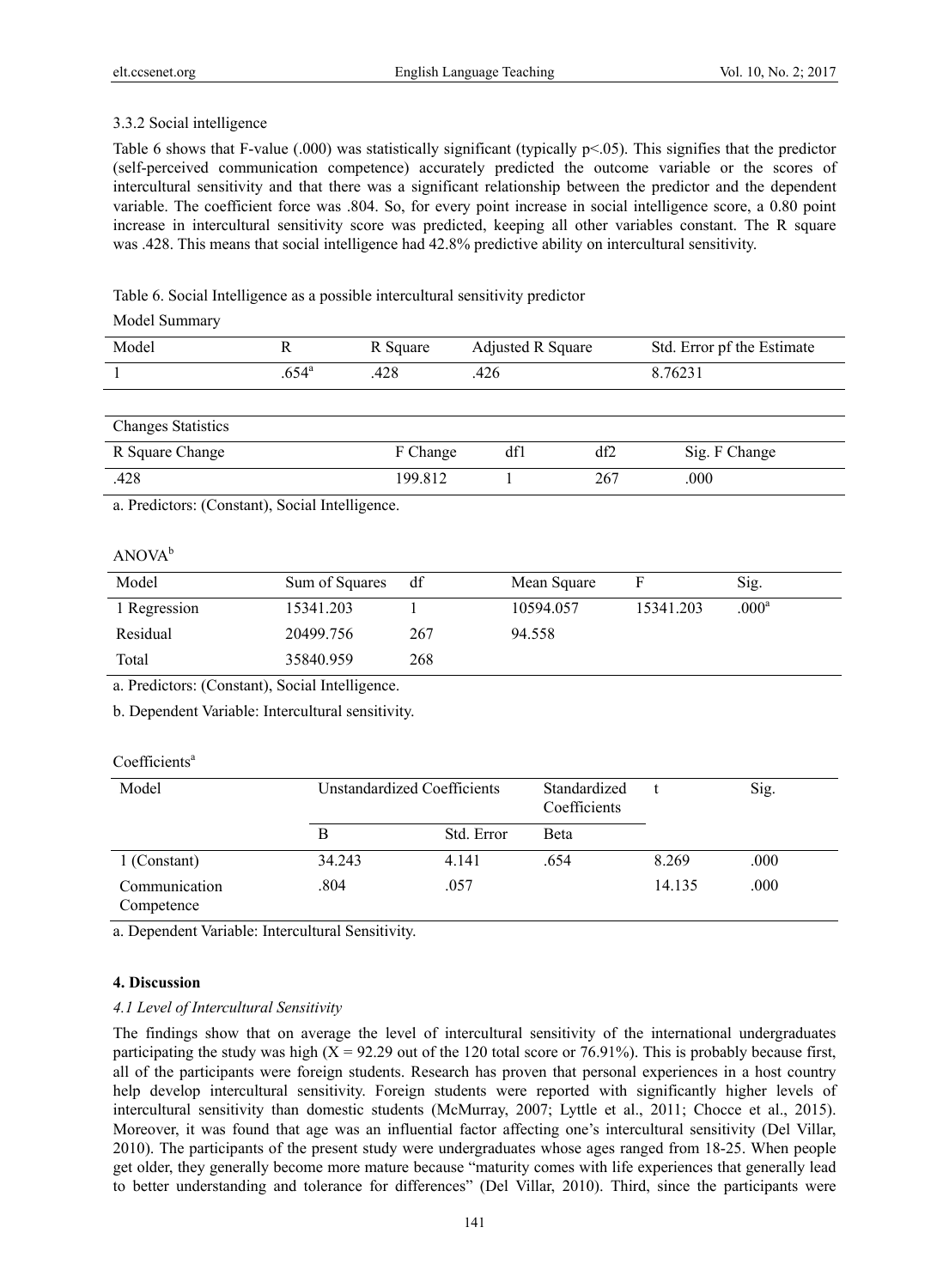foreign undergraduates in international schools, they had more exposure and opportunity to use the language (English as an international language) in the host country and in classrooms (in which most students had different demographic backgrounds) than the local students. Therefore, it can be concluded that another factor that more or less contributed to their high level of intercultural sensitivity in this study was their English language competence enabling them to interact more with their classmates from different cultures. Aydogan and Akbarov (2014) found that language communication skills significantly correlated with almost all constructs of intercultural sensitivity. Surveys done by Olson and Kroeger (2001), and Sizoo et al. (2004) concluded that foreign language ability is a variable promoting intercultural sensitivity.

These findings, however, cannot be claimed as accurate or generalized because the high level of intercultural sensitivity of the international undergraduates of the present study was based solely on a self-reported measure (intercultural sensitivity scale). It is clear that even though there are a number of advantages in self-reports (Lucas & Baird, 2006; Paulhus & Vazire, 2007) that have made the self-reports the most preferred method to assess personality traits (Vazire, 2006; Robins et al., 2007), there are also a number of potential weaknesses when using self-reports to measure psychological constructs (McDonald, 2008). A crucial problem concerns inaccuracy of its findings caused by errors on the part of the respondents. Self-reports leave a lot of room for 'response biases' (Moskowitz, 1986) producing the so-called 'socially desirable response' to present themselves in a more favorable light, even though their responses do not reflect how they actually behave or think (Paulhus, 1991). Therefore, the findings in terms of the level of intercultural sensitivity of the international undergraduates of the present study cannot be considered accurate or generalized unless multiple methods are applied to triangulate the findings. Furthermore this could be the reason why extensive research on intercultural sensitivity using self-report measures has emphasized the investigation of predictive factors of intercultural sensitivity rather than the accurate level of intercultural sensitivity of the research participants.

## *4.2 Correlations between Intercultural Sensitivity and Their Five Factors*

The present study found that all individual factors of intercultural sensitivity namely interaction engagement, interaction enjoyment, interaction attentiveness, interaction confidence, and respect for cultural differences, had a positive correlation with the total intercultural sensitivity scores: from most to least interaction engagement (.809), respect for cultural difference (.804), interaction enjoyment (.741), interaction confidence (.667) and interaction attentiveness (.557). The fact that all five of these factors had a high to moderate correlation with the total intercultural sensitivity score is simply because all the scale questions under each factor were constructed to assess intercultural sensitivity, which includes all five factors, and that each factor more or less plays its role toward the intercultural sensitivity level. In other words, the assessment would not be complete if it lacked a question in a particular factor. This can be explained in more details as follows:

According to Chen and Starosta (1997) intercultural sensitivity is the affective dimension of intercultural communication competence which includes six components: self-esteem, self-monitoring, open-mindedness, empathy, interaction involvement, and non-judgment. Therefore, interculturally sensitive persons are those who possess these six elements. Chen and Starosta's (2000) intercultural sensitivity scale was designed and constructed to assess the possession of these six elements. The scale's questions were labeled interaction engagement, respect for cultural differences, interaction confidence, interaction enjoyment, and interaction attentiveness, rather than simply six components.

#### 4.2.1 Interaction Engagement

The fact that interaction engagement had the highest correlation (.809) to the total intercultural sensitivity score is probably because interaction involvement is fundamental to the human communication process (Cegala, 1984), while interculturally sensitive persons know how to *"handle the procedural aspects of structuring and maintaining a conversation"* (Spitzberg & Cupach, 1984, p. 46).

# 4.2.2 Respect for Cultural Differences

The study showed that respect for cultural differences was the second factor that correlated highly with the total intercultural sensitivity score (.804). This is probably because interculturally sensitive persons are open-minded or willing to openly and appropriately explain themselves and accept other's explanations (Chen & Starosta, 1997). They possess an internalized broadened concept of the world (Bennett, 1986), or understand and acknowledge other people's needs that makes them more adaptive to differences in culturally diverse situations (Yum, 1989) Therefore, those who are interculturally sensitive must be those who respect others' cultures. The lack of this factor causes intercultural communication failures. Consequently, high correlation was found between respect for cultural differences and intercultural sensitivity.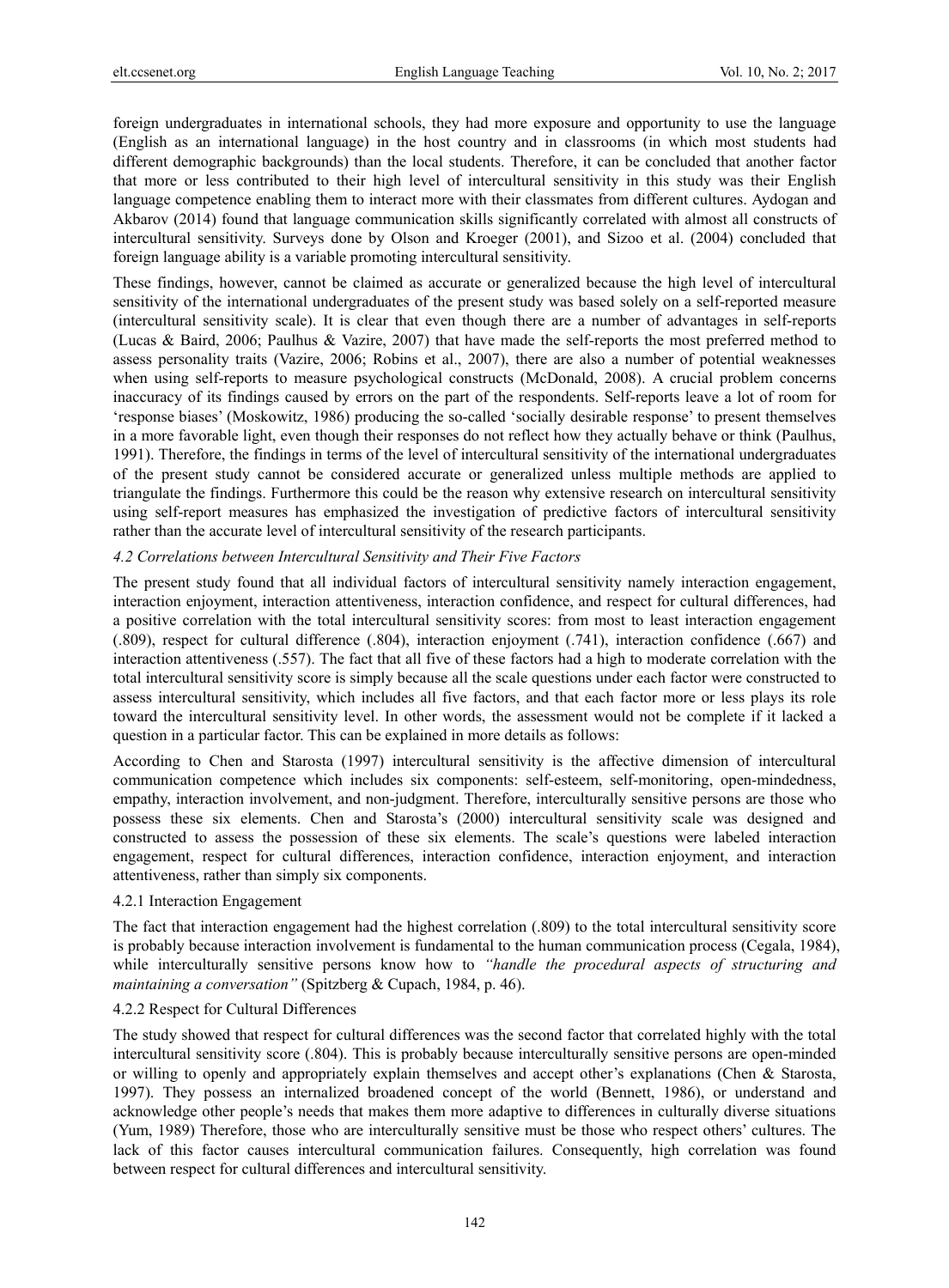# 4.2.3 Interaction Enjoyment

The third factor having a high correlation (.741) with the total intercultural sensitivity score was interaction enjoyment. This finding was well-supported by previous research proving that those who were interculturally sensitive were those who enjoyed themselves in intercultural interactions. Hart & Burks (1972) explained that interculturally sensitive persons did not hastily jump to conclusions without having sufficient data in interactions (Hart & Burks (1972), which allows the other party to be satisfied and happy that he/she has been actively listened to (Chen, 1997), and they themselves are also happy. Many types of enjoyment reported are, for example, that they enjoy interacting with people from different cultures (Randolph et al., 1977), enjoy increasing good working relations with others from different cultures (Fiedler et al., 1971), and enjoy one's duties in another culture (Gudykunst et al., 1977).

## 4.2.4 Interaction Confidence

The finding that interaction confidence had a significantly positive correlation with the total intercultural sensitivity score (.667) confirmed the importance of self-esteem regarding one's intercultural sensitivity as shown by extensive previous research. Self-esteem, conceptualized as having two dimensions: self-efficacy and self-worth (Gecas & Schwalbe, 1986), is so influential regarding the development of intercultural sensitivity that it was included as one of Chen's (1997) six components of intercultural sensitivity. People with high self-esteem can motivate themselves by thinking they are powerful, strong, and good (Bandura, 1999). It was found that when individuals positively value themselves, they tend to contribute more to their interpersonal relationships (Kernis et al., 2000), which leads to successful interpersonal relationships (Sternberg & Vroom, 2002).

Moreover, those with high self-esteem would not only feel confident in themselves but also feel accepted by others, regardless of success or failure (Baldwin et al., 2004). According to Foote and Cottrell (1955) culturally sensitive people usually show higher degrees of self-esteem because they have an optimistic outlook that instills confidence in interaction with others. In other words, they are likely to think well of others and to expect to be accepted by others (Hamachek, 1982).

## 4.2.5 Interaction Attentiveness

Similarly to interaction confidence, interaction attentiveness also had a moderately positive correlation with the total intercultural sensitivity score (.557). Interaction attentiveness refers to 'Empathy,' and 'Self-monitoring, two of Chen's (1997) six components of intercultural sensitivity. Those who are empathetic possess the characteristics of displaying identification, understanding and consideration to others while high self-monitoring persons are more attentive, other-oriented, and adaptable to diverse communication situations (Spitzberg & Cupach, 1984). That interaction attentiveness has a significant positive correlation with intercultural sensitivity is also well-supported by previous theories and research.

Since empathy helps develop a mutual understanding leading to the establishment of an intercultural rapport (Barnlund, 1988), it has been recognized as a central component or the essence of intercultural sensitivity and enables a person to be competent in intercultural communication (Bennet, 1979; Yum, 1989).

The reason why interaction confidence and interaction attentiveness of the present study merely had a moderately positive correlation with intercultural sensitivity is probably because of the limitation of the study in terms of insufficient number of participants, the errors caused by self-report measures, or the fact that these two personal constructs, self-esteem and empathy, are probably too complicated to be assessed by only one research instrument or that an actual research-based self-esteem/empathy inventory is also needed.

# *4.3 Correlations between Intercultural Sensitivity and Demographic Factors (Gender, Nationality, School of Study, and Length of Stay in Other Cultures)*

These correlations were examined aiming to find if or to what extent demographic factors favored intercultural sensitivity of international undergraduates in Thailand. The findings suggested that gender and school of study did not affect the participants' level of intercultural sensitivity unlike nationality and exposure to other cultures (length of stay).

# 4.3.1 Gender

The present study found no significant differences between male and female intercultural sensitivity mean scores  $(M = 91.21, SD = 11.82$  and  $M = 93.58, SD = 11.15$  respectively). This finding is in accordance with literature showing that there was no significant difference in intercultural sensitivity between males and females (McMurray, 2007; Del Villar, 2010; Margarethe, 2012; and Chocce et al, 2015). However, females seemed to insignificantly exhibit higher intercultural sensitivity than males in some or all of the intercultural Sensitivity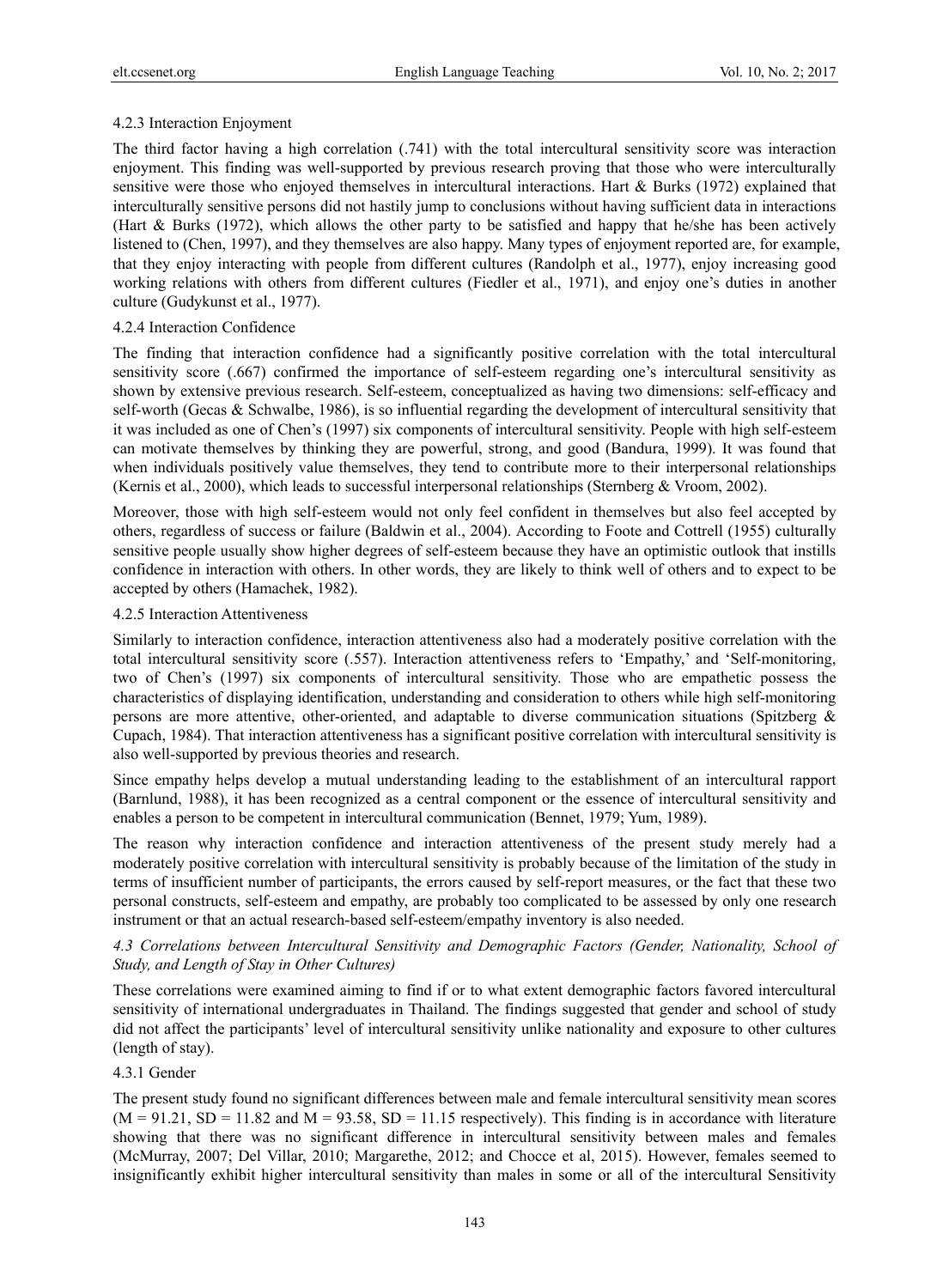Scale's factors. It is a long-standing belief that women are more caring, more people-oriented, and more empathic than men. According to Goleman (1998, p. 322) "women do tend to experience this spontaneous matching of feeling with others more than men do." A number of psychological studies have reported that in general women are more empathic than men (such as Eisenberg & Lennon, 1983; Baron-Cohen & Wheelwright, 2004). However, these studies also noted that female advantage in empathy is not absolute since it depends on the type of empathy measured and various contextual factors. This point is probably a reason supporting the different findings by Banos (2006) and Nanda (2013-2014) who reported that females had a significantly higher level of intercultural sensitivity than males and Del Villar (2010) who found that males did significantly better than females in intercultural sensitivity. With these conflicting results, it can be concluded that gender is an inconclusive factor with regard to intercultural sensitivity.

#### 4.3.2 School of Study

It was found that the mean scores of intercultural sensitivity among participants from different schools of study namely Arts & Humanities, Business, and others, were not significantly different. The findings came in line with previous research such as Chocce et al. (2015) that investigated the level of intercultural sensitivity between students from three different programs: Sciences, Business Administration, and Marketing. However, when many fields of study were included in a study, significantly different findings were reported. For example Del Villar (2010) investigated the level of intercultural sensitivity between students of 24 colleges and found significant differences between them. These inconsistent results may suggest factors contributed to intercultural sensitivity other than merely different fields of study such as program courses that provide ample opportunities to learn about other cultures. Year-level of research participants can also become an extraneous variable that deflects the findings. Surprisingly, students of the Asian Institute of Tourism (AIT) showed the lowest mean score of intercultural sensitivity between those from 24 colleges, but still within the moderate sensitivity level (Del Villar, 2010), and this was due to the fact that the students had not yet had the exposure and training.

#### 4.3.3 Nationality

The findings revealed significant differences in the total intercultural sensitivity scores as well as all constructs/factors of intercultural sensitivity between the Chinese and American undergraduates as illustrated in Table 4.7. This showed that the American participants had a higher level of intercultural sensitivity than the Chinese's: 98.02, 81.68% (very high) and 82.40, 68.67% (high) respectively. Despite these findings, it cannot be concluded that nationality significantly influenced the intercultural sensitivity.

Since the researcher did not find any literature that showed a comparison between Chinese and American university students' levels of intercultural sensitivity, the fact that the American participants significantly gained higher score might be influenced by other factors rather than simply nationality. For example, the American students had much fewer language constraints during intercultural communication than Chinese students who were not native English speakers. Therefore, it is suggested that the effect of nationality on intercultural sensitivity needs further research.

#### 4.3.4 Exposure to Other Cultures: Length of Stay

The findings of the present study has confirmed that exposure to other cultures does influence intercultural sensitivity to some extent. Interestingly, it was not always found that the more exposure to other cultures, the higher level of intercultural sensitivity, as extensively reported by previous research (Olson & Kroeger, 2001; Peng et al., 2005; Anderson et al., 2006; McMurray, 2007; Del Villar, 2010). According to the results of the present study, those with 1-4 years of exposure had similar levels of intercultural sensitivity with no significant differences. However, those with 3-4 years of exposure to other cultures had significantly lower mean scores of the total intercultural sensitivity, interaction engagement, and respect for cultural differences than those with less than 1 year. This is consistent with results from previous research reporting that exposure to other cultures did not contribute significantly to intercultural sensitivity (Taylor & Henao, 2006; Fabregas et al., 2012; Chocce, 2015). Owing to this contradiction, more in-depth research is needed about exposure to other cultures as an influential factor toward intercultural sensitivity. This is because a self-report on merely length of stay abroad cannot completely guarantee the participants' actual intercultural experiences. There are also many other factors relating to exposure to other cultures such as language proficiency or lack of language proficiency resulting in avoiding contact with other cultures that will affect learning about new cultures (Gudykunst, 1979). Moreover, it can also be affected by number of countries visited, number of foreign friends, frequency of communication (Del Villar, 2010), or even race and ethnicity that affects willingness to communicate (Medina, 2004); Jackson et al., 2000; Dong et al., 2008; Bahk & Jandt, 2008).

*4.4 Predictive Factors of Levels of Intercultural Sensitivity*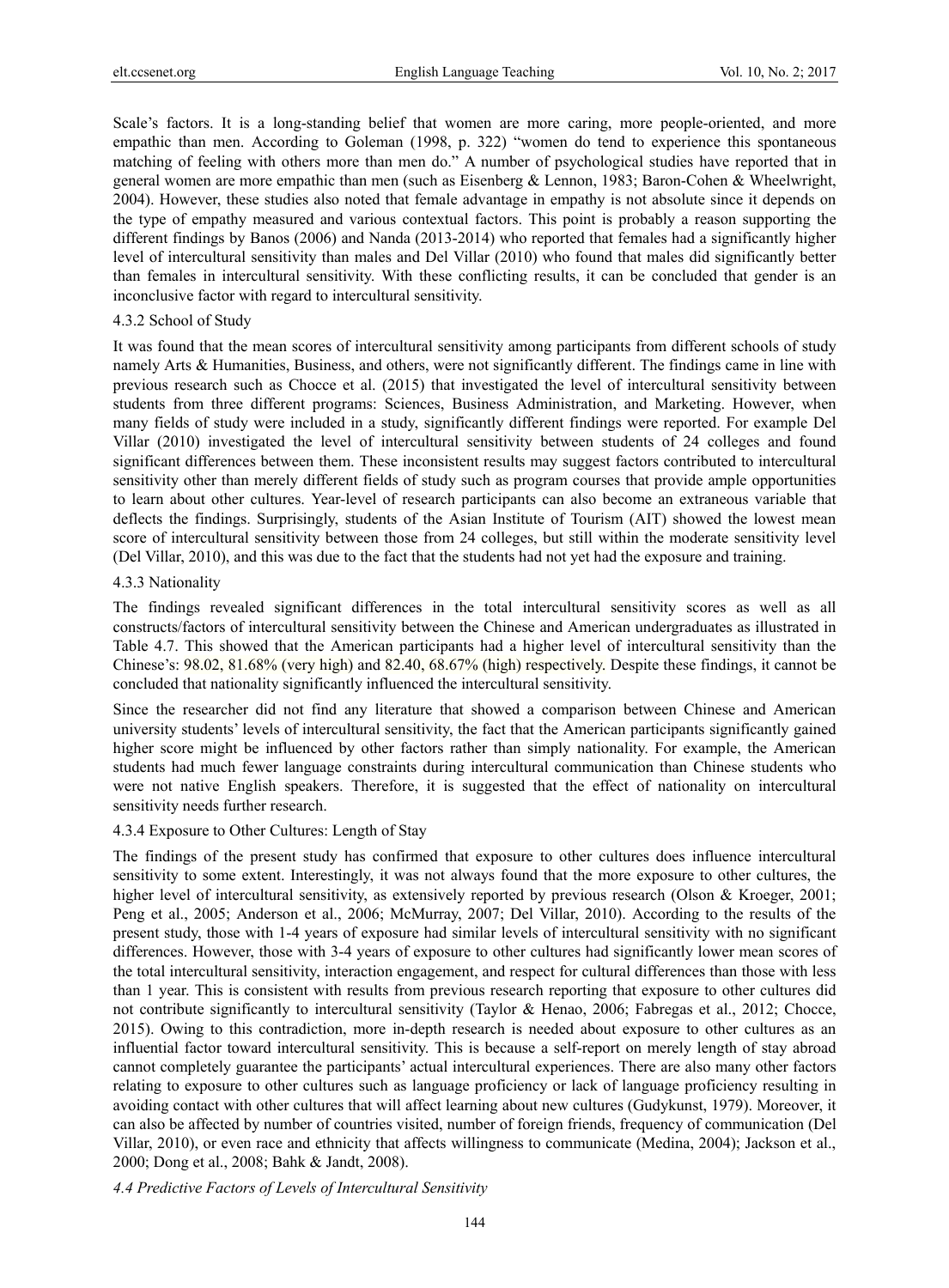Two independent variables investigated as to whether they could predict the level of intercultural sensitivity included communication competence and social intelligence. The findings showed that both communication competence and social intelligence were good predictors of intercultural sensitivity (29.6% and 42.8% predictive ability respectively).

#### 4.4.1 Communication Competence

The stepwise regression analysis on the relationship between communication competence and intercultural sensitivity showed .754 coefficient force (R square: .296). This means that communication competence had 29.6% predictive ability of intercultural sensitivity. There has been no study that the researcher could find using regression analysis to see if communication competence can predict intercultural sensitivity, but only a number of correlation studies to see the relationship between these two variables. These studies have proven that students' perception of their communication competence correlated in a significant and positive way with their intercultural sensitivity score (Peng et al., 2005; Banos, 2006; Dilbeck et al., 2009; De Villar, 2010; Aydogan & Akbarow, 2014). Simply put, the students who perceived themselves as communicatively competent were also sensitive to other cultures. In contrast, those who reported least competence, scored significantly lower in intercultural sensitivity. The researcher could not find any correlation studies with the same objective that reported opposite findings. Thus, it can be noted that when a significant correlation is found between communication competence and intercultural sensitivity, communication competence probably has more or less a predictive ability toward intercultural sensitivity.

Furthermore, this present study has finally supported this possibility. Communication competence is *"…an individual's perception of her or his own competence in communication across a variety of contexts"* (McCroskey, 1984, 1997). It is different from communication proficiencies that refer to one's actual skills or ability to communicate, not to the perception. Communication proficiencies comprise communication competence, willingness to communicate, and intercultural communication apprehension (Del Villar, 2010). Regarding the result of this present study, it can be justified that communication competence can predict the level of one's intercultural sensitivity because whenever people see themselves as competent communicators, they are also more willing to engage in interaction with others and with less apprehension (McCrosky. 1997). This is a reason why it can be 29.6% predicted that those with high communication competence also become more sensitive during intercultural contacts and vice versa. This means communication competence (the predictor) explained 29.6% of variance of intercultural sensitivity and that there was 70.4% of unexplained variance predicted by other factors.

#### 4.4.2 Social Intelligence

The stepwise regression analysis on the relationship between social intelligence and intercultural sensitivity showed .804 coefficient force (R square: .428). This means that social intelligence had 42.8% predictive ability for intercultural sensitivity. There has been no study that the researcher could find using regression analysis to see if social intelligence can predict intercultural sensitivity, but only some correlation studies between these two variables. For example, Dong et al. (2008) reported that intercultural sensitivity could be shaped by various factors, one of which was social intelligence which was found to be significantly correlated with intercultural sensitivity.

Since intercultural sensitivity, the affective aspect of intercultural communication competence, indicates the *"development of a readiness to understand and appreciate cultural differences in intercultural communication"* (Chen & Starosta, 2003, p. 344), social intelligence or *"the ability to act wisely in human relations"* (Thorndike, 1920, p. 228) or sometimes called 'people skills' has a great fundamental role to play towards a person's intercultural sensitivity. Interculturally sensitive individuals are those who are more satisfied with life because they enjoy interacting with people from different cultures (Sizoo et al., 2004). Chen (1997) pointed out that highly interculturally sensitive persons were those who can regulate their behavior, see others' points of view, sincerely and actively listen, and are responsive, perceptive, and attentive. Therefore, it can undoubtedly be 42.8% predicted that the more social intelligence individuals possess, the more interculurally sensitive they become and vice versa. This means social intelligence (the predictor) explained 42.8% of variance of intercultural sensitivity and that there was 57.2% of unexplained variance predicted by other factors.

## **5. Conclusion**

The findings of the study suggest that both communication competence and social intelligence are significant predictors of intercultural sensitivity, and that social intelligence plays a more important role than communication competence. Moreover, it was interestingly found that the total variance after combining 29.6% of communication competence and 42.8% of social intelligence together was 72.4%. This implies that both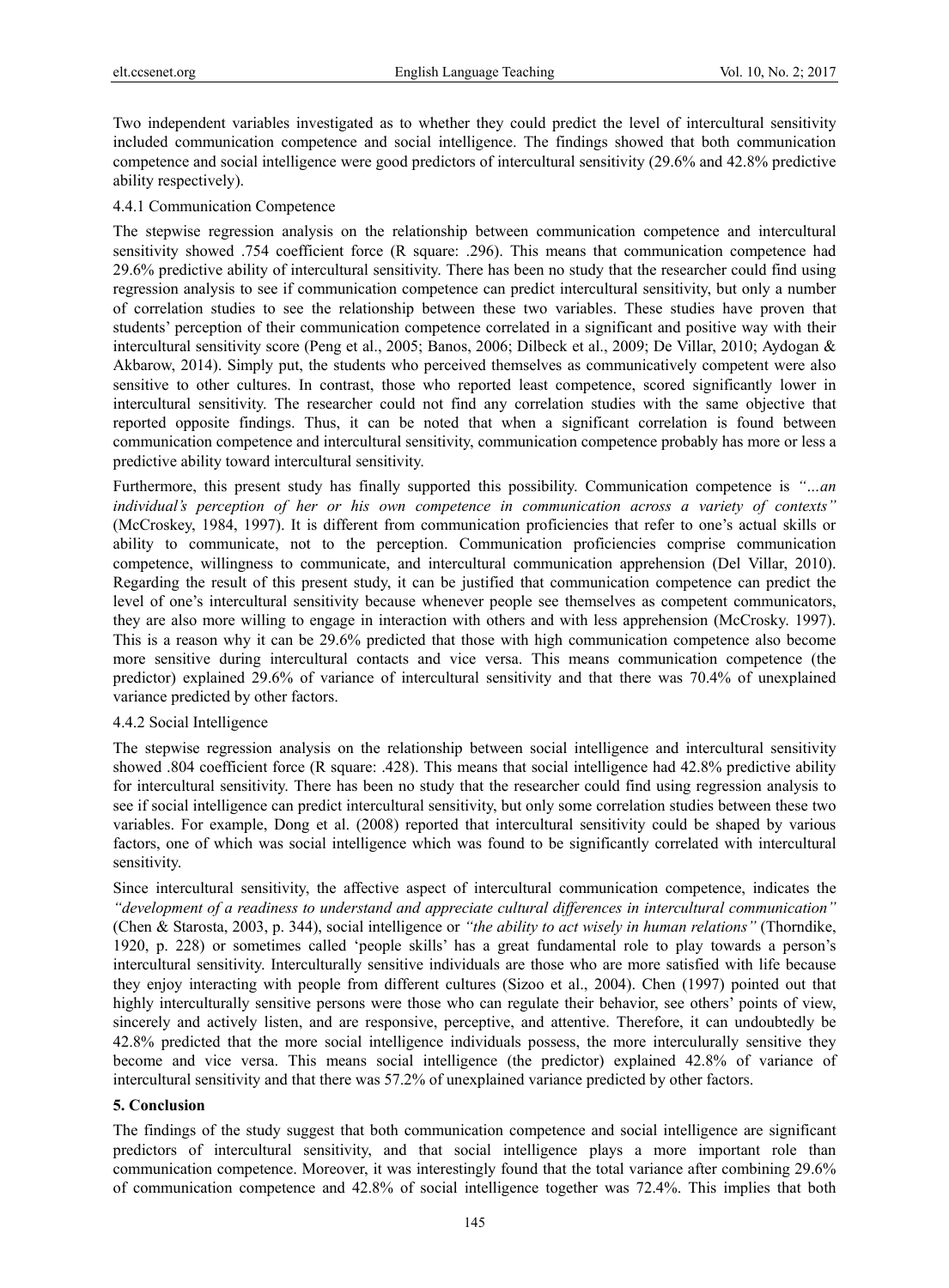predictors are key factors toward one's development of intercultural sensitivity that powerfully and ultimately affect intercultural communication.

These findings have implied that social intelligence, communication competence, as well as some demographic factors including nationality and exposure to other cultures (length of stay), should be taken into serious consideration when designing an international program or international business curriculums, since one of the instructional goals is to increase sensitivity to the complexity of intercultural interactions. This is because these variables more or less affect students' intercultural sensitivity, which is widely accepted to be a predictor of intercultural effectiveness and is associated with the potential to exercise intercultural competence (Fabregas et al., 2012).

Regarding some limitations of the research itself, it is recommended the following for scholars and researchers who would like to replicate the study. First, local (international) undergraduates should be included. Second, nationality and exposure to other cultures which were found in the present study, having significant relationship with intercultural sensitivity should be investigated further if they have any predictive ability towards a gain in intercultural sensitivity. Last but not least, research instruments be used other than self-reports such as interviews and journals to help validate the findings.

# **References**

- Anderson, P., Lawton, L., Rexeisen, R., & Hubbard, A. (2006). Short-term study abroad and intercultural sensitivity: A pilot study. *International Journal of Intercultural Relations, 30*, 457-469. http://dx.doi.org/10.1016/j.ijintrel.2005.10.004
- Aydogan, H., & Akbarov, A. (2014). Attitudes and intercultural sensitivity towards English language teaching. *The International Journal of Social Sciences, 20*, 50-61.
- Bahk, M., & Jandt, F. (2008). Explicit and implicit perceptions of non-white and interracial interaction reluctance in the United States. *Human Communication, 11*(3), 313-332.
- Baldwin, M. W., Baccus, J. R., & Fitzsimons, G. M. (2004). Self-esteem and the dual processing of interpersonal contingencies. *Self and Identity, 3*, 81-93. http://dx.doi.org/10.1080/13576500342000068
- Banos, R. V. (2006). Intercultural sensitivity of teenagers: A study of educational necessities in Catalonia. *Intercultural Communication Studies, 15*(2).
- Barnlund, D. C. (1988). Communication in a global village. In L. A. Samovar, & R. E. Porter (Eds.), *Intercultural communication: A reader*. CA: Wadsworth.
- Baron-Cohen, S., & Wheelwright, S. (2004). The empathy quotient: An investigation of adults with Asperger syndrome or high-functioning autism and normal sex differences. *Journal of Autism and Developmental Disorders, 34*, 163-175. https://doi.org/10.1023/B:JADD.0000022607.19833.00
- Bennett, M. J. (1979). *Overcoming the golden rule: Sympathy and empathy*. In D. Nimmo (Ed.), Communication Yearbook 3. Newbury Park: Sage.
- Black, J. S., & Mendenhall, M. (1990). Cross-cultural training effectiveness: A review and theory framework for future research. *Academy of Management Review, 15*(1), 113-136. http://dx.doi.org/10.5465/AMR.1990.11591834
- Cegala, D. J. (1984). Affective and cognitive manifestations of interaction involvement during unstructured and competitive interactions. *Communication Monographs, 51*, 320-338. http://dx.doi.org/10.1080/03637758409390205
- Chen, G. M., & Starosta, W. J. (1996). Intercultural communication competence: A synthesis. *Communication Yearbook, 19*, 353-383. http**://**dx**.**doi.org/10.1080/23808985.1996.11678935
- Chen, G. M., & Starosta, W. J. (1997a). A review of the concept of intercultural sensitivity. *Human Communication, 1*, 1-16.
- Chen, G. M., & Starosta, W. J. (1997b). Chinese conflict management and resolution: Overview and implications. *Intercultural Communication Studies, 1*, 1-16.
- Chen, G. M., & Starosta, W. J. (1998). *Foundations of intercultural communication*. Boston: Allyn and Bacon.
- Chen, G. M., & Starosta, W. J. (2000). The development and validation of the intercultural sensitivity scale. *Human Communication, 3*, 1-15.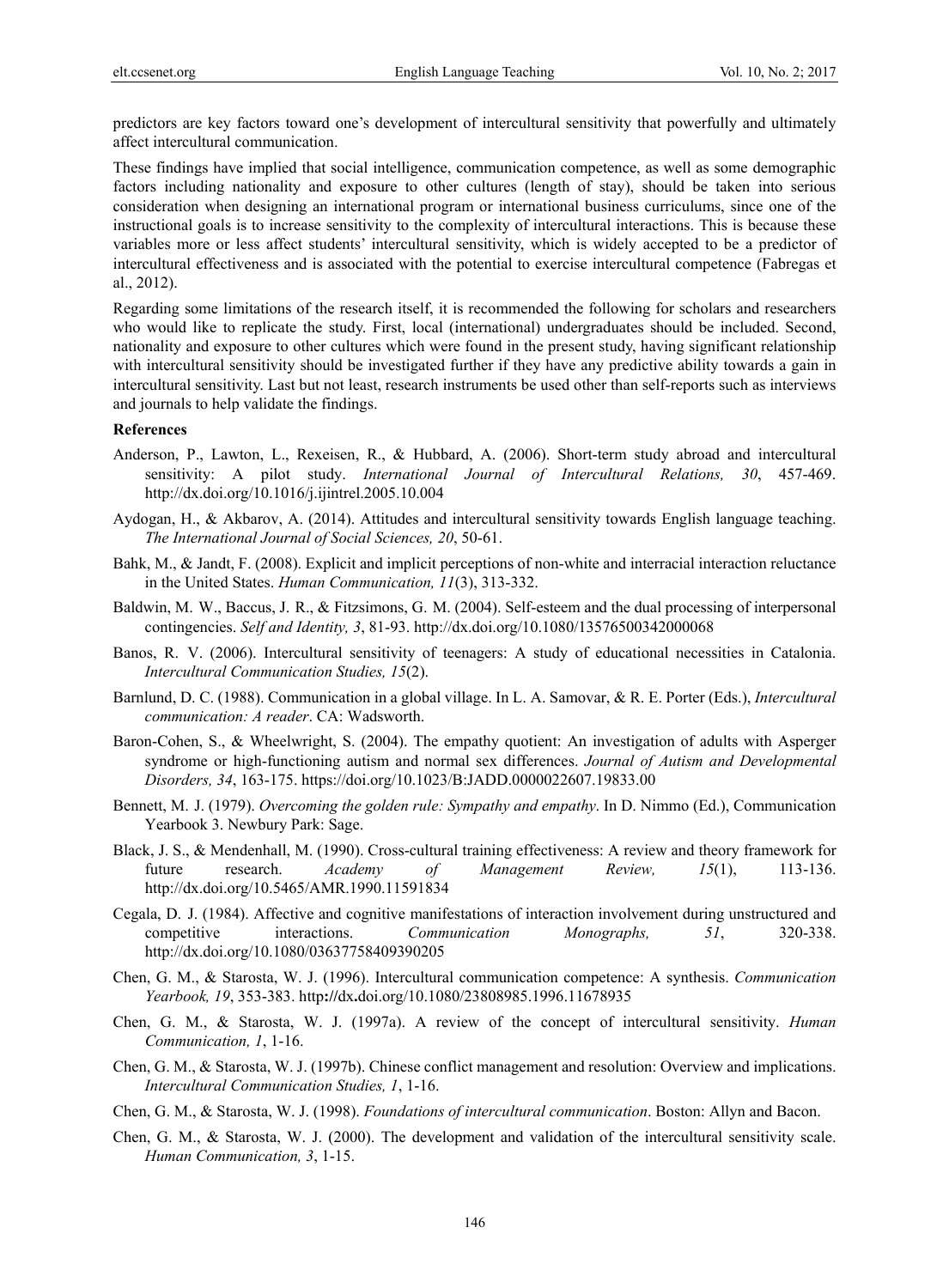- Chen, G. M., & Starosta, W. J. (2003). Asian approaches to human communication: A dialogue. *Intercultural Communication Studies, 12*(4), 1-15.
- Chocce, J., Johnson, D. A., & Yossatorn, Y. (2015). Predictive factors of freshmen's intercultural sensitivity. *International Journal of Information and Education Technology, 5*(10), 778-782. http://dx.doi.org/10.7763/IJIET.2015.V5.610
- Del Villar, C. P. (2010). How savvy are we?: Towards predicting intercultural sensitivity. *Human Communication, 13*(3), 197-215.
- Dilbeck, K., McCroskey, J., Richmond, V., & McCroskey, L. (2009). Self-perceived communication competence in the Thai culture. *Journal of Intercultural Communication Research, 38*, 1-7. http://dx.doi.org/10.1080/17475750903381598
- Dong, Q., Koper, R. J., & Collaco, C. M. (2008). Social intelligence, self-esteem, and intercultural communication sensitivity. *Intercultural Communication Studies, 17*(2): 162-172.
- Eisenberg, N., & Lennon, R. (1983). Sex differences in empathy and related capacities. *Psychology Bulletin, 94*, 100-131. http://dx.doi.org/10.1037/0033-2909.94.1.100
- Fabregas, J. M. G., Kelsey, K. D., & Robinson, S. J. (2012). Predicting intercultural sensitivity using demographic variables among college of agriculture undergraduate students. *US-China Education Review, A8*, 710-719.
- Fiedler, F. E., Mitchell, T., & Triandis, H. C. (1971). The culture assimilator: An approach to cross-cultural training. *Journal of Applied Psychology, 55*, 95-102. http:**//**dx**.**doi**.**org/10.1037/h0030704
- Foote, N. N., & Cottrell, L. S. (1955). *Identity and interpersonal competence: A new direction in family research.* University of Chicago Press.
- Franko, K. (2012). Intercultural communication—The effect of difference in everyday working environment of companies (from Germany, Switzerland, Austria) in Hungary. *EconPapers*[online]: 767-773. Retrieved from http://econpapers.repec.org
- Fritz, W., Mollenberg, A., & Chen, G. (2002). Measuring intercultural sensitivity in different cultural contexts. *Intercultural Communication Studies, 11*(2), 165-176.
- Gecas, V., & Schwalbe, M. L. (1986). Parental behavior and adolescent self-esteem. *Journal of Marriage and the Family, 48*, 37-46. https://doi.org/10.2307/352226
- Goby, P. V. (2007). Business communication needs a multicultural perspective. *Journal of Business and Technical Communication, 21*(4), 425-437. https://doi.org/10.1177/1050651907304029
- Goleman, D. (1998). *Working with emotional intelligence*. New York, NY: Bantam Books.
- Gudykunst, W. B. (1979). Intercultural contact and attitude change: A review of literature and suggestions for future research. *International and Intercultural Communication Annual, 4*, 1-16.
- Gudykunst, W. B., Hammer, M. R., & Wiseman, R. (1977). An analysis of an integrated approach to cross-cultural training. *International Journal of Intercultural Relations, 1*, 99-109. https://doi.org/10.1016/0147-1767(77)90045-1
- Hamachek, D. E. (1982). *Encounters with others: Interpersonal relationships and you*. Holt, Rinehart, and Winston.
- Hart, R. P., & Burks, D. M. (1972). Rhetorical sensitivity and social interaction. *Speech Monographs, 39,* 75-91. http://dx.doi.org/10.1080/03637757209375742
- Hooker, J. N. (2008). Cultural differences in business communication. In C. B. Paulston, S. F. Kiesling, & E. S. Rangel (Eds.), *Handbook of intercultural discourse and communication* (pp. 389-407). Wiley.
- Jackson, R., Shin, C., & Wilson, K. (2000). The meaning of whiteness: Critical implications of communicating and negotiating race. *World Communication, 29*, 69-86.
- Kernis, M., Golman, B., Paradise, A., Wheatman, S., & Whitaker, D. (2000). Master of one's psychological domain" Not likely if one's self-esteem is unstable. *Society for Personality and Social Psychology, 26*, 1297-1305. https://doi.org/10.1177/0146167200262010
- Klak, T., & Martin, P. (2003). Do university-sponsored international cultural events help students to appreciate differences*? International Journal of Intercultural Relations, 27*, 445-465. http://dx.doi.org/10.1016/S0147-1767(03)00033-6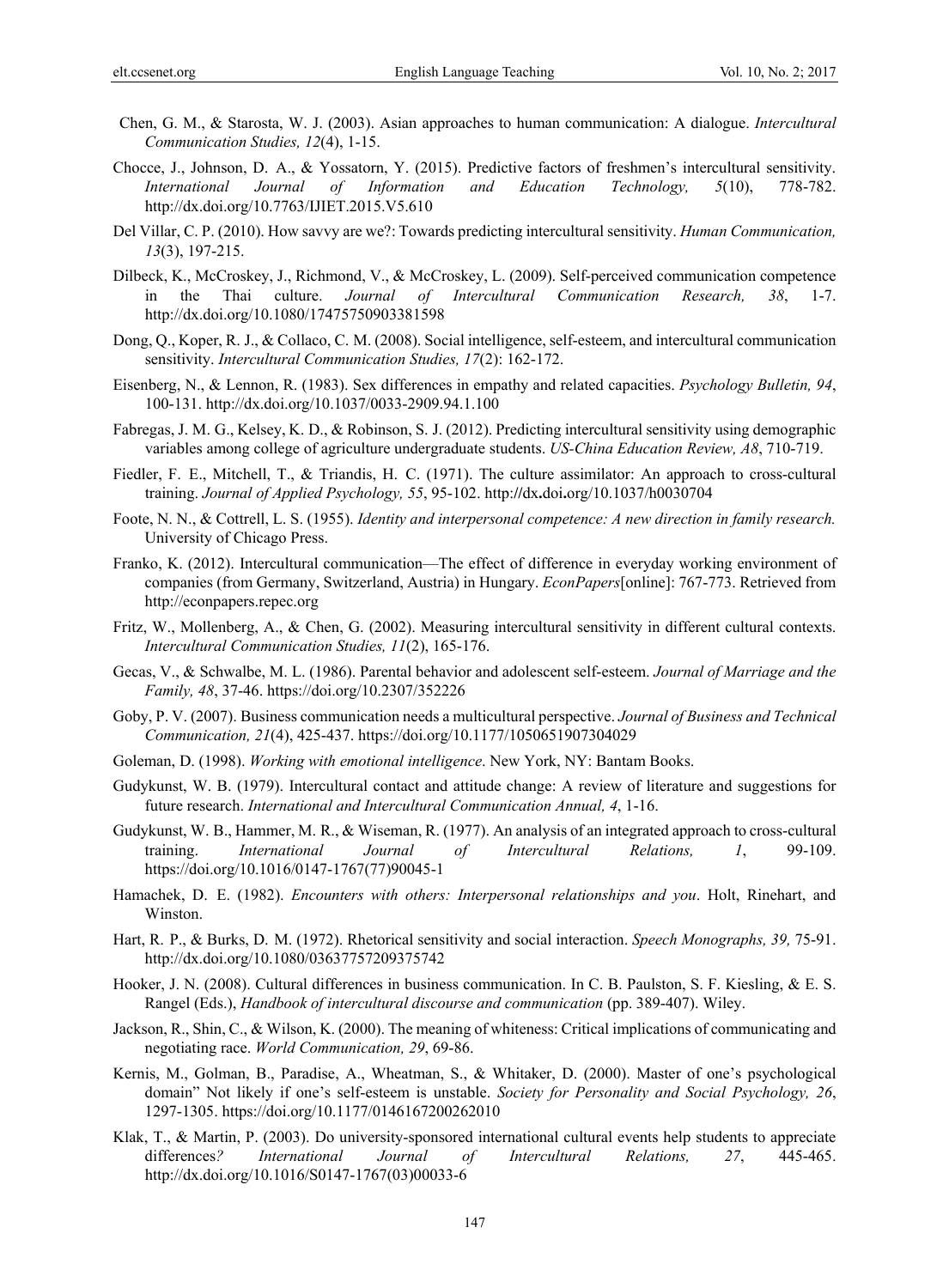- Korhonen, K. (2004). Developing intercultural competence as part of professional qualifications: A training experiment. *Journal of Intercultural Communication,* 7 [online] Retrieved from http://www.immi.se/intercultural/
- Lucas, R. E. & Baird, B. M. (2006). Global self-assessment. In M. Eid, & E. Diener (Eds.), *Handbook of multimethod measurement in psychology* (pp. 29-42). Washington, DC: American Psychological Association. https://doi.org/10.1037/11383-003
- Lustig, M. W., & Koester, J. (2003). *Intercultural competence: Interpersonal communication across cultures*. Boston: Pearson Education.
- Lyttle, A., Barker, G., & Cornwell, T. (2011). Adept through adaptation: Third culture individuals' interpersonal sensitivity. *International Journal of Intercultural Relations, 35*, 686-694. http://dx.doi.org/10.1016/j.ijintrel.2011.02.015
- Mao, Y. (2010). *Does culture matter? Relating intercultural communication sensitivity to conflict management styles, technology use, and organizational communication satisfaction in multinationals in China*. Doctoral Dissertation. Retrieved from https://etd.ohiolink.edu/rws\_etd/document/get/ohiou1281741620/inline
- Margarethe, U., Hannes, H., & Wiesinger, S. (2012). An analysis of the differences in business students' intercultural sensitivity in two degree programmes. *Literacy Information and Computer Education Journal, 3*(3), 667-674. https://doi.org/10.20533/licej.2040.2589.2012.0100
- McCroskey, J. C. (1984). Communication competence: The elusive construct. In R. N. Bostrom (Ed.), *Competence in communication*. Beverly Hills, CA: Sage.
- McCroskey, J. C. (1997). Willingness to communicate, communication apprehension, and self-perceived communication competence: Conceptualizations and perspectives. In J. A. Daly, J.C. McCroskey, J. Ayres, T. Hopf, & D. M. Ayres (Eds.). *Avoiding communication: Shyness, reticence, and communication apprehension* (pp. 75-109). Cresskill, NJ: Hampton Press.
- McCroskey, J. C., & McCroskey, L. L. (1988). Self-report as an approach to measuring communication competence. *Communication Research Reports, 5*, 108-113. http://dx.doi.org/10.13072/midss.503
- McDonald, J. D. (2008). Measuring personality constructs: The advantages and disadvantages of self-reports, informant reports and behavioral assessments. *Enquire, 1*(1), 1-17.
- McMurray, A. A. (2007). *Measuring intercultural sensitivity of international and domestic college students: The impact of international travel*. Master's thesis, University of Florida.
- Mendenhall, M., & Oddou, G. (1985). The dimensions of expatriate acculturation: A review. *Academy of Management Review, 10*(1), 39-47. http://dx.doi.org/10.2307/258210
- Moskowitz, D. S. (1986). Comparison of self-reports, reports by knowledgeable informants, and behavioral observation data. *Journal of Personality, 54*, 294-317. https://doi.org/10.1111/j.1467-6494.1986.tb00396.x
- Nanda, S. (2013-2014). Are there gender differences in empathy? *Undergraduate Journal of Psychology at Berkeley, 7*, 32-38.
- Olson, C. L., & Kroeger, K. R. (2001). Global competency and intercultural sensitivity. *Journal of Studies in International Education, 5*(2), 116-137. https://doi.org/10.1177/102831530152003
- Park, J. (2013). Multicultural experience and intercultural sensitivity among South Korean adolescents. *Multicultural Education Review, 5*(2), 108-138. http:/dx.doi.org/10.14328/MER.2013.09.30.108
- Paulhus, D. L. (1991). Measurement and control of response bias. In J. P. Robinson, P. R. Shaver, & L. S. Wrightsman (Eds.), *Measures of personality and social psychological attitudes* (pp. 17-59). New York: Academic Press. https://doi.org/10.1016/B978-0-12-590241-0.50006-X
- Paulhus, D. L., & Vazire, S. (2007). The self-report method. In R.W. Robins, R. C. Fraley, & R. F. Krueger (Eds.), *Handbook of research methods in personality psychology* (pp. 224-239). New York: Guilford.
- Peng, S. Y., Rangsipaht, S., & Thaipakdee, S. (2005). Measuring intercultural sensitivity: A comparative study of ethnic Chinese and Thai nationals. *Journal of Intercultural Communication Research, 34*(2), 119-137.
- Rahim, M. A. (1983). A measure of styles of handling interpersonal conflict. *The Academy of Management Journal, 26*(2), 368-376. http:/dx.doi.org/ 10.2307/255985
- Randolph, G., Landis, D., & Tzeng, O. (1977). The effects of time and practice upon culture assimilator training. *International Journal of Intercultural Relations, 1*(4), 105-119.